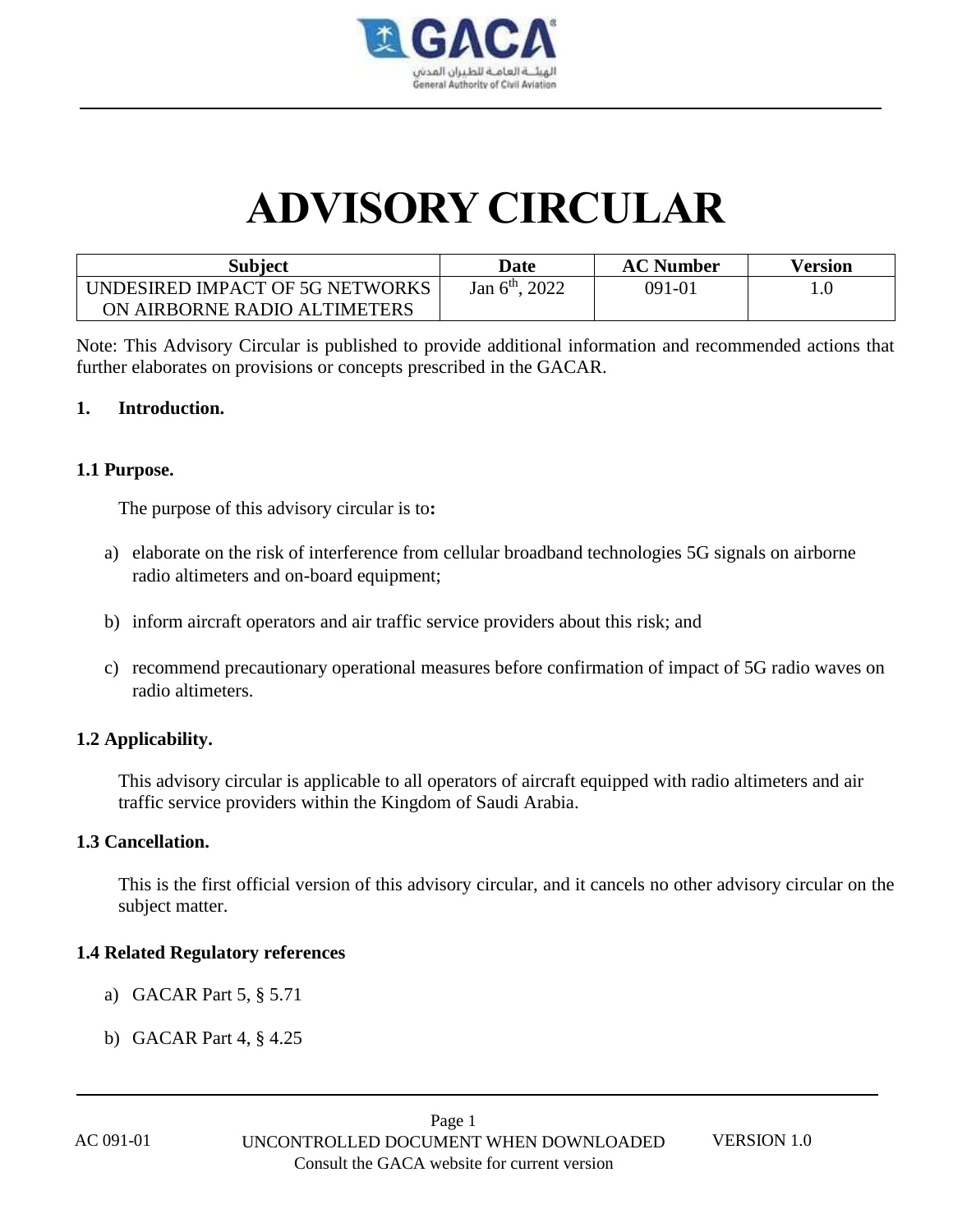

#### **1.5 Related Reading Materials**

- a) RTCA report "Assessment of C-Band Mobile Telecommunications Interference Impact on Low Range Radar Altimeter Operations" (RTCA Paper No. 274-20/PMC-2073) available at: [https://www.rtca.org/wp-content/uploads/2020/10/SC-239-5G-Interference-Assessment-Report\\_274-](https://www.rtca.org/wp-content/uploads/2020/10/SC-239-5G-Interference-Assessment-Report_274-20-PMC-2073_accepted_changes.pdf) [20-PMC-2073\\_accepted\\_changes.pdf](https://www.rtca.org/wp-content/uploads/2020/10/SC-239-5G-Interference-Assessment-Report_274-20-PMC-2073_accepted_changes.pdf)
- b) FAA Statement on 5G available at:<https://www.faa.gov/newsroom/faa-statement-5g>
- c) FAA Special Airworthiness Information Bulletin (SAIB AIR-21-18 Date: Nov 2, 2021) available at : [https://rgl.faa.gov/Regulatory\\_and\\_Guidance\\_Library/rgSAIB.nsf/dc7bd4f27e5f107486257221005f0](https://rgl.faa.gov/Regulatory_and_Guidance_Library/rgSAIB.nsf/dc7bd4f27e5f107486257221005f069d/27ffcbb45e6157e9862587810044ad19/$FILE/AIR-21-18.pdf) [69d/27ffcbb45e6157e9862587810044ad19/\\$FILE/AIR-21-18.pdf](https://rgl.faa.gov/Regulatory_and_Guidance_Library/rgSAIB.nsf/dc7bd4f27e5f107486257221005f069d/27ffcbb45e6157e9862587810044ad19/$FILE/AIR-21-18.pdf)
- d) FAA Safety Alert for Operators (SAFO 21007 Dated Dec 23<sup>rd</sup>, 2021) available at : [https://www.faa.gov/other\\_visit/aviation\\_industry/airline\\_operators/airline\\_safety/safo/all\\_safos/medi](https://www.faa.gov/other_visit/aviation_industry/airline_operators/airline_safety/safo/all_safos/media/2021/SAFO21007.pdf) [a/2021/SAFO21007.pdf](https://www.faa.gov/other_visit/aviation_industry/airline_operators/airline_safety/safo/all_safos/media/2021/SAFO21007.pdf)
- e) French DGAC SAFETY INFO LEAFLET N° 2021/01 available at: [https://www.ecologie.gouv.fr/sites/default/files/Safety\\_Info\\_Leaflet\\_2021\\_01\\_5G\\_interferences.pdf](https://www.ecologie.gouv.fr/sites/default/files/Safety_Info_Leaflet_2021_01_5G_interferences.pdf)
- f) UAE GCAA SAFETY ALERT 2021- 03 available at: [https://www.gcaa.gov.ae/en/epublication/admin/Library%20Pdf/Safety%20Alerts/SAFETY%20ALE](https://www.gcaa.gov.ae/en/epublication/admin/Library%20Pdf/Safety%20Alerts/SAFETY%20ALERT%202021-03%20-%20REQUIREMENTS%20TO%20MITIGATE%205G%20INTERFERENCE%20OPERATIONAL%20RISKS%20-%20ISSUE%2001.pdf) [RT%202021-03%20-](https://www.gcaa.gov.ae/en/epublication/admin/Library%20Pdf/Safety%20Alerts/SAFETY%20ALERT%202021-03%20-%20REQUIREMENTS%20TO%20MITIGATE%205G%20INTERFERENCE%20OPERATIONAL%20RISKS%20-%20ISSUE%2001.pdf) [%20REQUIREMENTS%20TO%20MITIGATE%205G%20INTERFERENCE%20OPERATIONAL](https://www.gcaa.gov.ae/en/epublication/admin/Library%20Pdf/Safety%20Alerts/SAFETY%20ALERT%202021-03%20-%20REQUIREMENTS%20TO%20MITIGATE%205G%20INTERFERENCE%20OPERATIONAL%20RISKS%20-%20ISSUE%2001.pdf) [%20RISKS%20-%20ISSUE%2001.pdf](https://www.gcaa.gov.ae/en/epublication/admin/Library%20Pdf/Safety%20Alerts/SAFETY%20ALERT%202021-03%20-%20REQUIREMENTS%20TO%20MITIGATE%205G%20INTERFERENCE%20OPERATIONAL%20RISKS%20-%20ISSUE%2001.pdf)

### **1.6 Definitions of Terms Used in this Advisory Circular.**

*5G networks* - Digital cellular networks operating in bands 3.7 – 4.2GHz For other definitions, refer to Subpart A of GACAR Part 1.

### **1.7 Approval**

This advisory circular has been approved for publication by the Assistant President Aviation Standards Sector of the General Authority of Civil Aviation.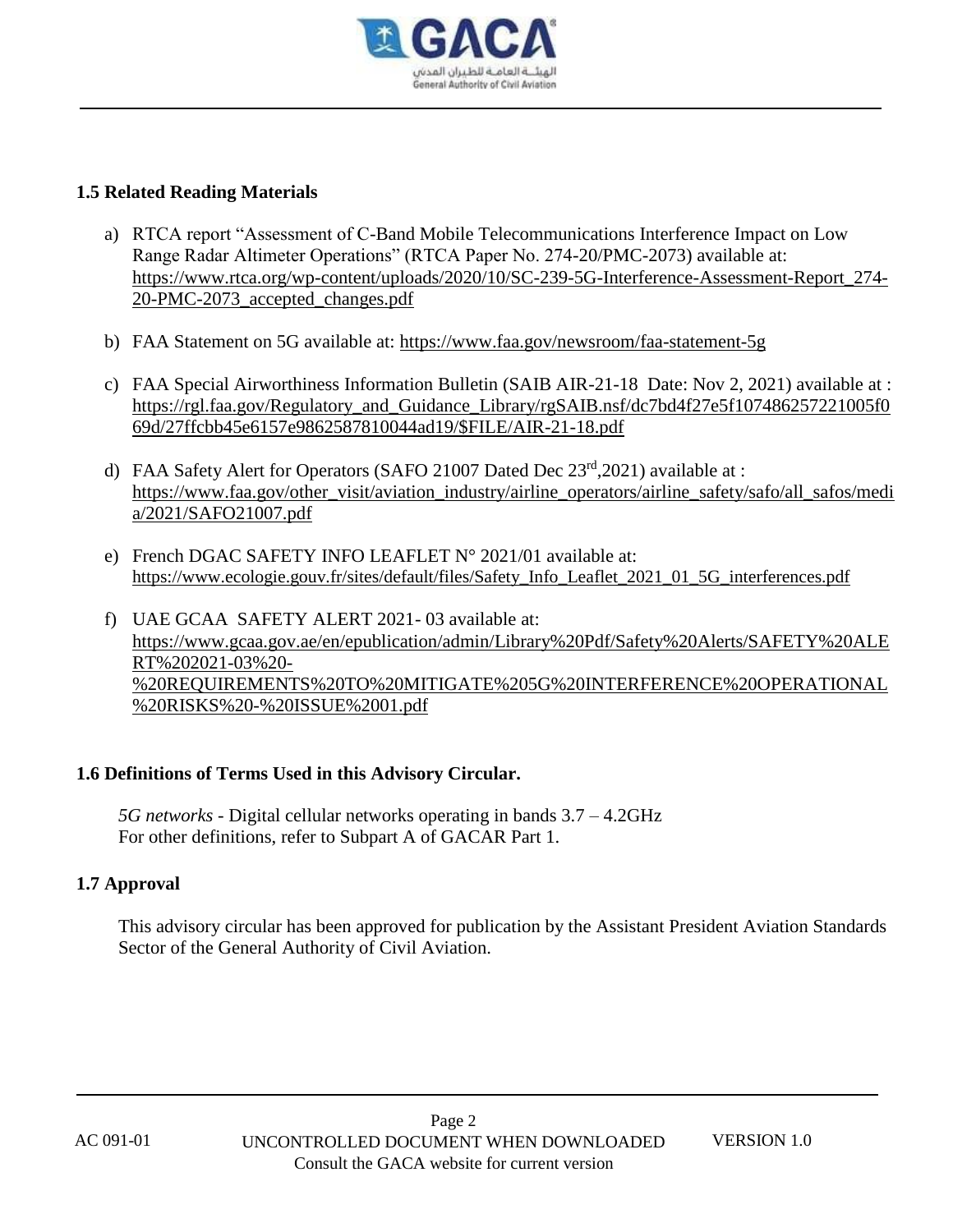

## **2. Background**

- a) Since the introduction of new cellular broadband technologies (such as 5G) in the frequency bands close to the airborne radio altimeter's frequencies of operation (4.2-4.4 GHz), a critical aviation safety system, the international aviation industry has noted with concern that these broadband technologies may cause harmful interference to radio altimeters.
- b) In ICAO state letter (ref: SP 74/1-21/22 Dated 25 March 2021), the ICAO indicated that it received studies from several States and organizations regarding the potential interference with radio altimeters. These studies generally conclude that some radio altimeters will be impacted if high-power cellular systems are implemented near the frequency band used by radio altimeters. Several States have already implemented temporary technical, regulatory, and operational mitigations on new 5G systems to protect radio altimeters operations while more permanent solutions are being devised.
- c) Upon acknowledgment of the above, GACA has been in synchronization with the development of the international efforts aimed towards mitigating the potential risks of airborne radio altimeter interference imposed by 5G cellular broadband technologies. Moreover, GACA is working closely with the Communications and Information Technology Commission (CITC) of the Kingdom of Saudi Arabia to continuously evaluate and devise the most effective mitigation means.
- d) Hence, this advisory circular is aimed to raise the awareness of all affected parties of the potential safety hazards imposed on airborne radio altimeters due to interference from 5G cellular broadband technologies and to provide operational recommendations for effective mitigation.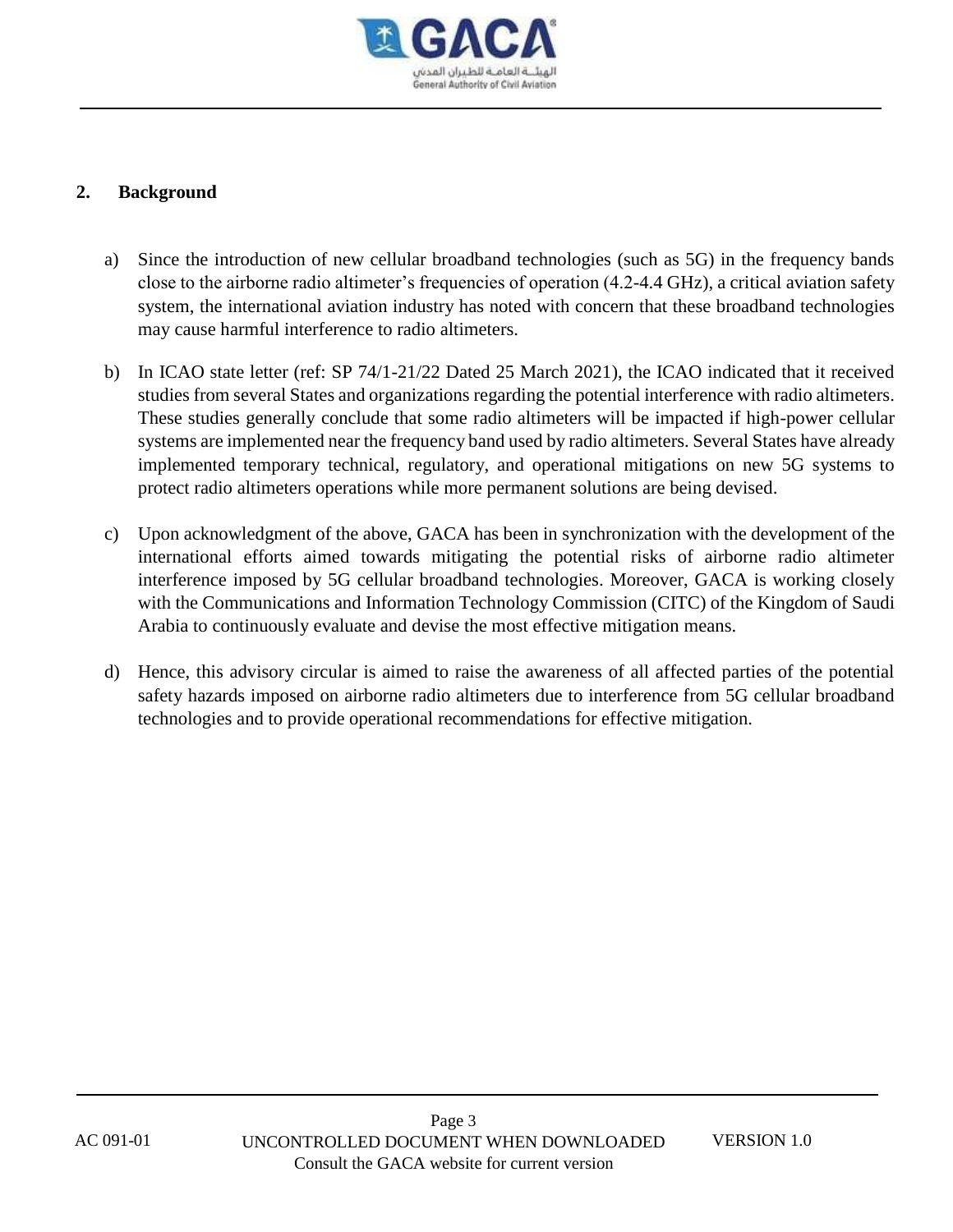

#### **3. Operational Recommendations**

- a) Operators and pilots of aircraft equipped with radio altimeters:
	- 1) Remind passengers that all portable electronic devices allowed for transport in checked baggage (including smartphones and other devices) should be turned off and protected from accidental activation.
	- 2) Remind passengers to set all portable electronic devices in the cabin and any carried on the aircraft to a non-transmitting mode or turn them off.
	- 3) Instruct crew to use 3G or 4G communication devices only when essential communication is required, such as during emergency medical service operations.
	- 4) Operators should ensure their pilots are aware of the potential degradation of the radio altimeter capabilities and any means to compensate for in-flight radio altimeter anomalies**.** Consider both erroneous altimeter readings and loss of altimeter function**.**
	- 5) Operators should ensure their pilots are aware of the potential degradation to the capabilities of safety systems and other equipment dependent upon radio altimeters and any means to compensate for resulting anomalies. Consider both the loss of function of the safety systems and other dependent systems and the manners in which they may malfunction.
	- 6) Operators should consider the potential loss of pilot trust in dependent aircraft safety systems in the assessment of existing and the development of new crew procedures**.** Moreover, they should use SMS promotion channels or standard operating procedure to inform pilots about this phenomenon's details and its effect on the operations.
	- 7) Operators should seek information from the manufacturers of the aircraft and the radio altimeter on possible effects of harmful interference due to wireless broadband deployment in (5G) and possible pilot interventions.
	- 8) Operators should evaluate the geographical areas of the aerodromes/ heliports used, with attention to those aerodromes where Low Visibility Operation Cat 1/2/3 is possible with 5G network base stations in the approach area. If a 5G network is present, operators should make pilots aware of the hazard of RA malfunction.